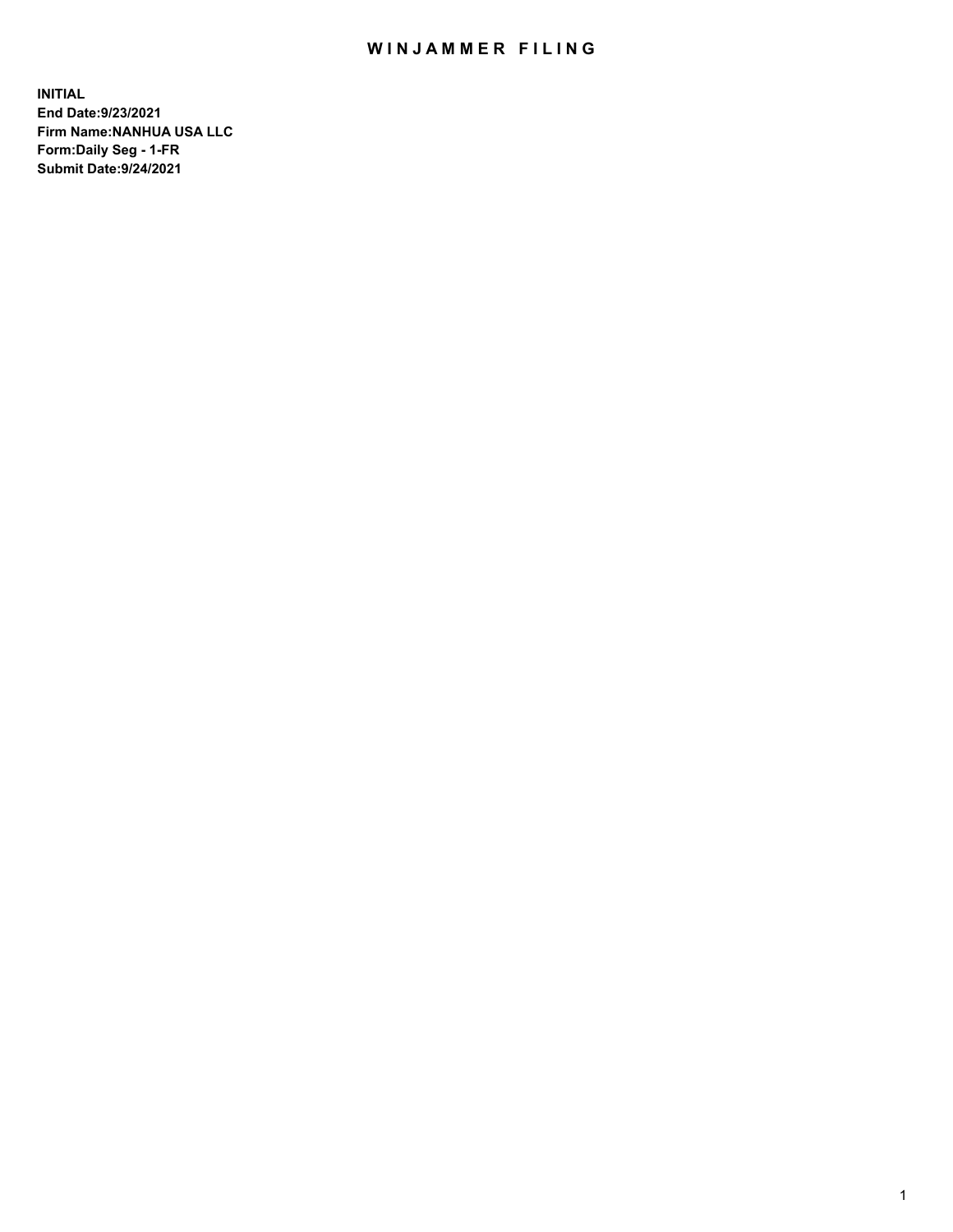## **INITIAL End Date:9/23/2021 Firm Name:NANHUA USA LLC Form:Daily Seg - 1-FR Submit Date:9/24/2021 Daily Segregation - Cover Page**

Name of Company **NANHUA USA LLC** [0010] Contact Name **Tracy Yuan** [0040] Contact Phone Number **+1 (312) 526-3930** [0060] Contact Email Address **tracy.yuan@nanhua-usa.com** [0065] FCM's Customer Segregated Funds Residual Interest Target (choose one): a. Minimum dollar amount: ; or **3,500,000** [8930] b. Minimum percentage of customer segregated funds required:% ; or **0** [8940] c. Dollar amount range between:and; or **0** [8950] **0** [8951] d. Percentage range of customer segregated funds required between:% and%. **0** [8960] **0** [8961] FCM's Customer Secured Amount Funds Residual Interest Target (choose one): a. Minimum dollar amount: ; or **100,000** [8970] b. Minimum percentage of customer secured funds required:% ; or **0** [8980] c. Dollar amount range between:and; or **0** [8990] **0** [8991] d. Percentage range of customer secured funds required between:% and%. **0** [9000] **0** [9001] FCM's Cleared Swaps Customer Collateral Residual Interest Target (choose one): a. Minimum dollar amount: ; or **0** [9010] b. Minimum percentage of cleared swaps customer collateral required:% ; or **0** [9020] c. Dollar amount range between:and; or **0** [9030] **0** [9031]

d. Percentage range of cleared swaps customer collateral required between:% and%. **0** [9040] **0** [9041]

Attach supporting documents CH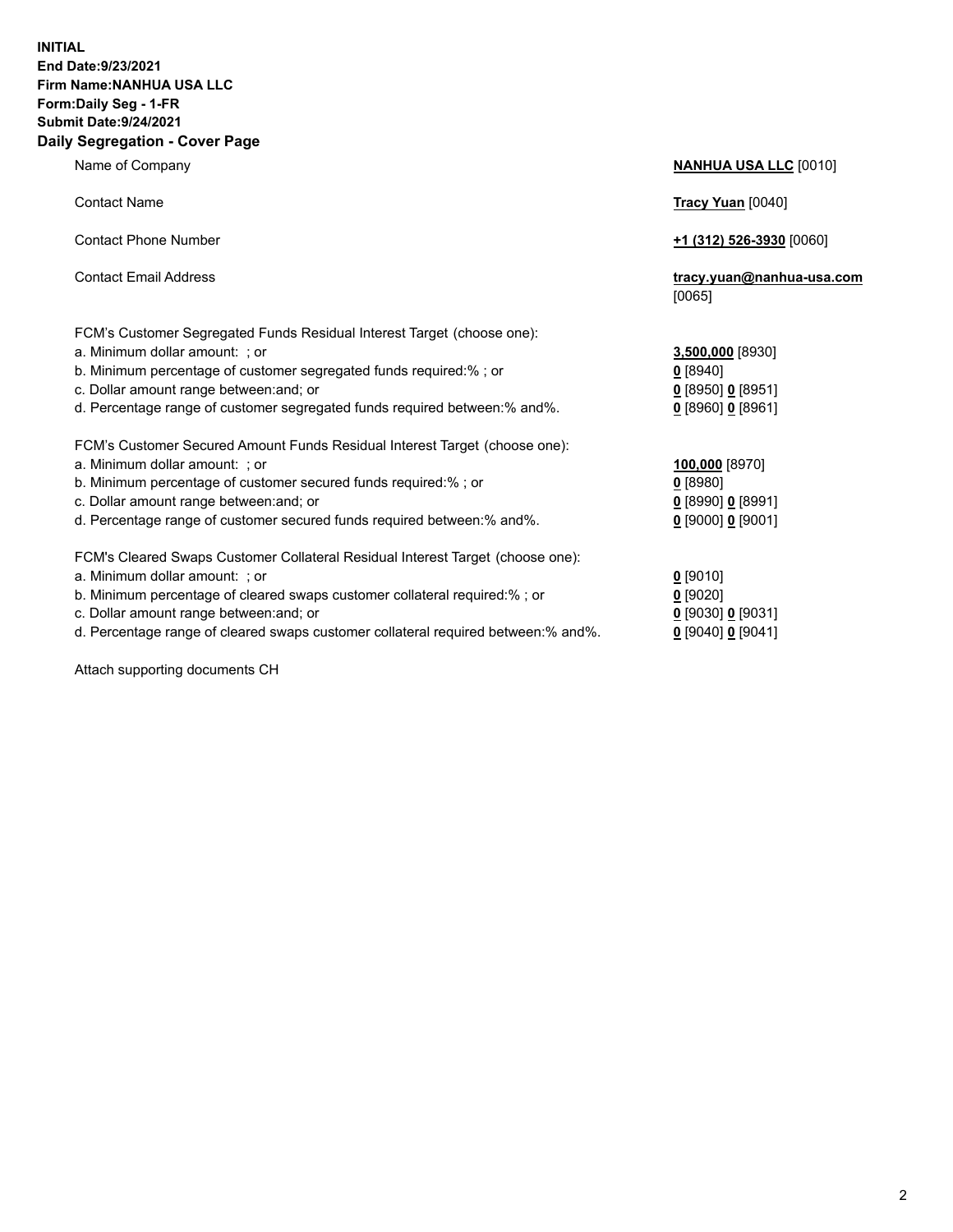## **INITIAL End Date:9/23/2021 Firm Name:NANHUA USA LLC Form:Daily Seg - 1-FR Submit Date:9/24/2021 Daily Segregation - Secured Amounts**

|     | Foreign Futures and Foreign Options Secured Amounts                                                                                |                                    |
|-----|------------------------------------------------------------------------------------------------------------------------------------|------------------------------------|
|     | Amount required to be set aside pursuant to law, rule or regulation of a foreign                                                   | $0$ [5605]                         |
|     | government or a rule of a self-regulatory organization authorized thereunder                                                       |                                    |
| 1.  | Net ledger balance - Foreign Futures and Foreign Option Trading - All Customers                                                    |                                    |
|     | A. Cash                                                                                                                            | 53 [5615]                          |
|     | B. Securities (at market)                                                                                                          | $0$ [5617]                         |
| 2.  | Net unrealized profit (loss) in open futures contracts traded on a foreign board of trade                                          | $0$ [5625]                         |
| 3.  | Exchange traded options                                                                                                            |                                    |
|     | A. Market value of open option contracts purchased on a foreign board of trade                                                     | $0$ [5635]                         |
| 4.  | B. Market value of open contracts granted (sold) on a foreign board of trade                                                       | $0$ [5637]                         |
| 5.  | Net equity (deficit) (add lines 1. 2. and 3.)<br>Account liquidating to a deficit and account with a debit balances - gross amount | $53$ [5645]<br>$0$ [5651]          |
|     | Less: amount offset by customer owned securities                                                                                   |                                    |
| 6   | Amount required to be set aside as the secured amount - Net Liquidating Equity                                                     | $0$ [5652] $0$ [5654]<br>53 [5655] |
|     | Method (add lines 4 and 5)                                                                                                         |                                    |
| 7.  | Greater of amount required to be set aside pursuant to foreign jurisdiction (above) or line                                        | 53 [5660]                          |
|     | 6.                                                                                                                                 |                                    |
|     | FUNDS DEPOSITED IN SEPARATE REGULATION 30.7 ACCOUNTS                                                                               |                                    |
| 1.  | Cash in Banks                                                                                                                      |                                    |
|     | A. Banks located in the United States                                                                                              | 353,074 [5700]                     |
|     | B. Other banks qualified under Regulation 30.7                                                                                     | 0 [5720] 353,074 [5730]            |
| 2.  | Securities                                                                                                                         |                                    |
|     | A. In safekeeping with banks located in the United States                                                                          | $0$ [5740]                         |
|     | B. In safekeeping with other banks qualified under Regulation 30.7                                                                 | 0 [5760] 0 [5770]                  |
| 3.  | Equities with registered futures commission merchants                                                                              |                                    |
|     | A. Cash                                                                                                                            | $0$ [5780]                         |
|     | <b>B.</b> Securities                                                                                                               | $0$ [5790]                         |
|     | C. Unrealized gain (loss) on open futures contracts                                                                                | $0$ [5800]                         |
|     | D. Value of long option contracts                                                                                                  | $0$ [5810]                         |
|     | E. Value of short option contracts                                                                                                 | 0 [5815] 0 [5820]                  |
| 4.  | Amounts held by clearing organizations of foreign boards of trade                                                                  |                                    |
|     | A. Cash                                                                                                                            | $0$ [5840]                         |
|     | <b>B.</b> Securities                                                                                                               | $0$ [5850]                         |
|     | C. Amount due to (from) clearing organization - daily variation                                                                    | 0[5860]                            |
|     | D. Value of long option contracts                                                                                                  | $0$ [5870]                         |
|     | E. Value of short option contracts                                                                                                 | 0 [5875] 0 [5880]                  |
| 5.  | Amounts held by member of foreign boards of trade                                                                                  |                                    |
|     | A. Cash                                                                                                                            | $0$ [5900]                         |
|     | <b>B.</b> Securities                                                                                                               | $0$ [5910]                         |
|     | C. Unrealized gain (loss) on open futures contracts                                                                                | $0$ [5920]                         |
|     | D. Value of long option contracts                                                                                                  | $0$ [5930]                         |
|     | E. Value of short option contracts                                                                                                 | $0$ [5935] 0 [5940]                |
| 6.  | Amounts with other depositories designated by a foreign board of trade                                                             | $0$ [5960]                         |
| 7.  | Segregated funds on hand                                                                                                           | 0[5965]                            |
| 8.  | Total funds in separate section 30.7 accounts                                                                                      | 353,074 [5970]                     |
| 9.  | Excess (deficiency) Set Aside for Secured Amount (subtract line 7 Secured Statement<br>Page 1 from Line 8)                         | 353,021 [5680]                     |
| 10. | Management Target Amount for Excess funds in separate section 30.7 accounts                                                        | 100,000 [5980]                     |
| 11. | Excess (deficiency) funds in separate 30.7 accounts over (under) Management Target                                                 | 253,021 [5985]                     |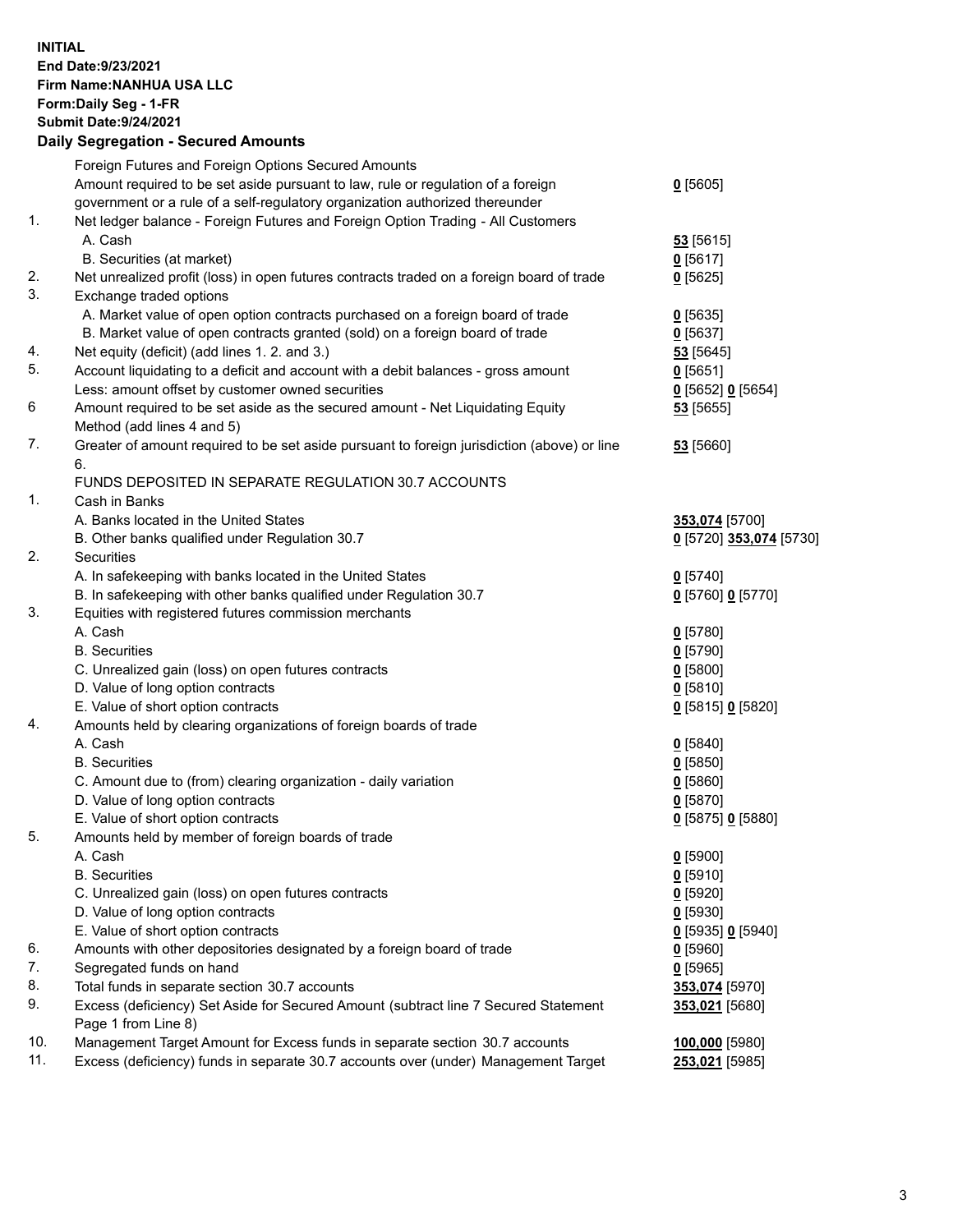| <b>INITIAL</b><br>End Date: 9/23/2021<br>Firm Name: NANHUA USA LLC<br>Form: Daily Seg - 1-FR<br><b>Submit Date: 9/24/2021</b><br>Daily Segregation - Segregation Statement |                                                                                                |                     |  |  |
|----------------------------------------------------------------------------------------------------------------------------------------------------------------------------|------------------------------------------------------------------------------------------------|---------------------|--|--|
|                                                                                                                                                                            | SEGREGATION REQUIREMENTS (Section 4d(2) of the CEAct)                                          |                     |  |  |
| 1.                                                                                                                                                                         | Net ledger balance                                                                             |                     |  |  |
|                                                                                                                                                                            | A. Cash                                                                                        | 117,709,003 [5000]  |  |  |
|                                                                                                                                                                            | B. Securities (at market)                                                                      | $0$ [5010]          |  |  |
| 2.                                                                                                                                                                         | Net unrealized profit (loss) in open futures contracts traded on a contract market             | -11,710,478 [5020]  |  |  |
| 3.                                                                                                                                                                         | Exchange traded options                                                                        |                     |  |  |
|                                                                                                                                                                            | A. Market value of open option contracts purchased on a contract market                        | 165,076 [5030]      |  |  |
|                                                                                                                                                                            | B. Market value of open option contracts granted (sold) on a contract market                   | $-1,073,069$ [5040] |  |  |
| 4.                                                                                                                                                                         | Net Equity (deficit) (add lines 1, 2, and 3)                                                   | 105,090,532 [5050]  |  |  |
| 5.                                                                                                                                                                         | Accounts liquidating to a deficit and accounts with                                            |                     |  |  |
|                                                                                                                                                                            | debit balances - gross amount                                                                  | $0$ [5060]          |  |  |
|                                                                                                                                                                            | Less: amount offset by customer owned securities                                               | 0 [5070] 0 [5080]   |  |  |
| 6.                                                                                                                                                                         | Amount required to be segregated (add lines 4 and 5)                                           | 105,090,532 [5090]  |  |  |
|                                                                                                                                                                            | FUNDS IN SEGREGATED ACCOUNTS                                                                   |                     |  |  |
| 7.                                                                                                                                                                         | Deposited in segregated funds bank accounts                                                    |                     |  |  |
|                                                                                                                                                                            | A. Cash                                                                                        | 10,988,356 [5100]   |  |  |
|                                                                                                                                                                            | B. Securities representing investment of customers' funds (at market)                          | $0$ [5110]          |  |  |
|                                                                                                                                                                            | C. Securities held for particular customers or option customers in lieu of cash (at<br>market) | $0$ [5120]          |  |  |
| 8.                                                                                                                                                                         | Margins on deposit with derivatives clearing organizations of contract markets                 |                     |  |  |
|                                                                                                                                                                            | A. Cash                                                                                        | 106,439,706 [5130]  |  |  |
|                                                                                                                                                                            | B. Securities representing investment of customers' funds (at market)                          | $0$ [5140]          |  |  |
|                                                                                                                                                                            | C. Securities held for particular customers or option customers in lieu of cash (at            | $0$ [5150]          |  |  |
|                                                                                                                                                                            | market)                                                                                        |                     |  |  |
| 9.                                                                                                                                                                         | Net settlement from (to) derivatives clearing organizations of contract markets                | 690,322 [5160]      |  |  |
| 10.                                                                                                                                                                        | Exchange traded options                                                                        |                     |  |  |
|                                                                                                                                                                            | A. Value of open long option contracts                                                         | 165,076 [5170]      |  |  |
|                                                                                                                                                                            | B. Value of open short option contracts                                                        | -1,073,069 [5180]   |  |  |
| 11.                                                                                                                                                                        | Net equities with other FCMs                                                                   |                     |  |  |
|                                                                                                                                                                            | A. Net liquidating equity                                                                      | $0$ [5190]          |  |  |
|                                                                                                                                                                            | B. Securities representing investment of customers' funds (at market)                          | $0$ [5200]          |  |  |
|                                                                                                                                                                            | C. Securities held for particular customers or option customers in lieu of cash (at            | $0$ [5210]          |  |  |
|                                                                                                                                                                            | market)                                                                                        |                     |  |  |
| 12.                                                                                                                                                                        | Segregated funds on hand                                                                       | $0$ [5215]          |  |  |
| 13.                                                                                                                                                                        | Total amount in segregation (add lines 7 through 12)                                           | 117,210,391 [5220]  |  |  |
| 14.                                                                                                                                                                        | Excess (deficiency) funds in segregation (subtract line 6 from line 13)                        | 12,119,859 [5230]   |  |  |
| 15.                                                                                                                                                                        | Management Target Amount for Excess funds in segregation                                       | 3,500,000 [5240]    |  |  |
| 16.                                                                                                                                                                        | Excess (deficiency) funds in segregation over (under) Management Target Amount                 | 8,619,859 [5250]    |  |  |
|                                                                                                                                                                            | <b>Excess</b>                                                                                  |                     |  |  |